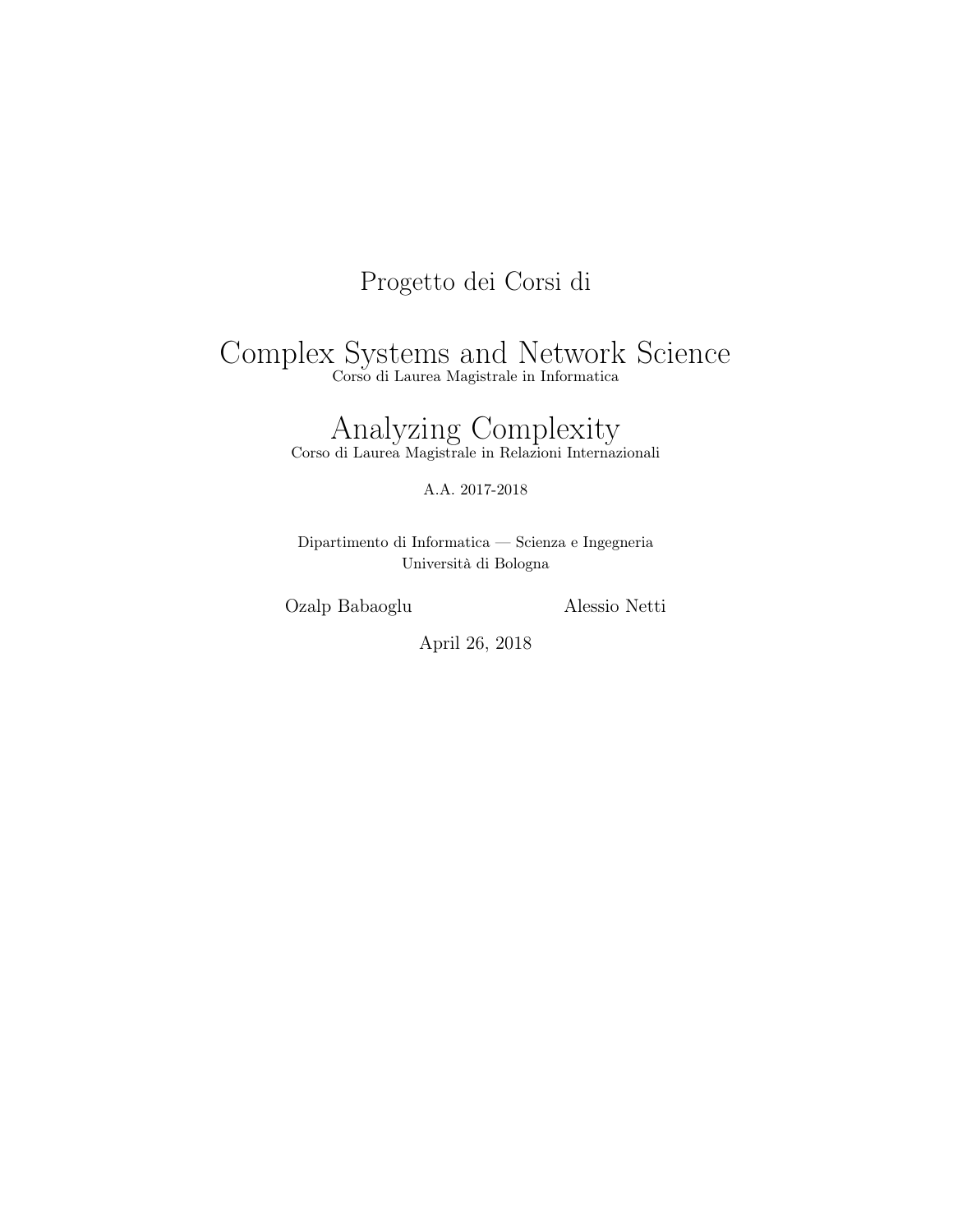#### 1 General Information about the Project

As part of your course requirement, you are to complete the project described below, which must be carried out individually. Submission of the project for evaluation must be done via email to the address: alessio.netti@unibo.it.

The deadline for submission is 23:59:59 hours on July 1, 2018. The email must be sent from your University address (name.surname@studio.unibo.it) and the subject field of the email must be CSNS Project 2018.

You will receive a confirmation message within a few days of your submission. The email should contain an archive (in .zip or .tar.gz format) containing the following:

- 1. The source code that was developed (either in NetLogo or PeerSim);
- 2. A short paper, in PDF format, describing the model that was implemented, the experiments that were carried out using it, and a discussion explaining the results that were obtained.

Your full name, email address and student ID number (matricola) must be included in all of the source files, in the paper, and in the submission email that you send. The source code should be well documented and formatted, following good programming practices. The paper can be written in Italian or in English, and should be structured like a technical paper, thus containing a title, abstract and bibliography. It is strongly suggested that you limit the length to 16 pages and that you follow the Springer format for Lecture Notes in Computer Science (LNCS). Templates are available for both Word<sup>[1](#page-1-0)</sup> and LaTeX<sup>[2](#page-1-1)</sup>. You can use any text processing system you prefer (even though LaTeX is suggested) to write the paper as long as you submit the result as a PDF file.

The project must be done individually: no sharing of papers or source code is permitted. You are, of course, encouraged to discuss issues and solutions with fellow students or with the instructors.

### 2 Grading Policy

For your project to be satisfactory, it must satisfy the following requirements:

- The project must implement the specifications that follow. You are allowed (and encouraged) to apply modifications and extensions to the project, but they must be proposed to the instructors beforehand and approved by them.
- The model's implementation, and all of the related simulations and experiments, must be carried out using either the NetLogo or PeerSim software systems. If PeerSim is chosen, the cycle-driven simulation engine should

<span id="page-1-0"></span><sup>&</sup>lt;sup>1</sup>[Link to .doc template](http://www.moreno.marzolla.name/teaching/complex-systems/2013-2014/word_template.zip)

<span id="page-1-1"></span> $^2{\rm Link}$  to .tex template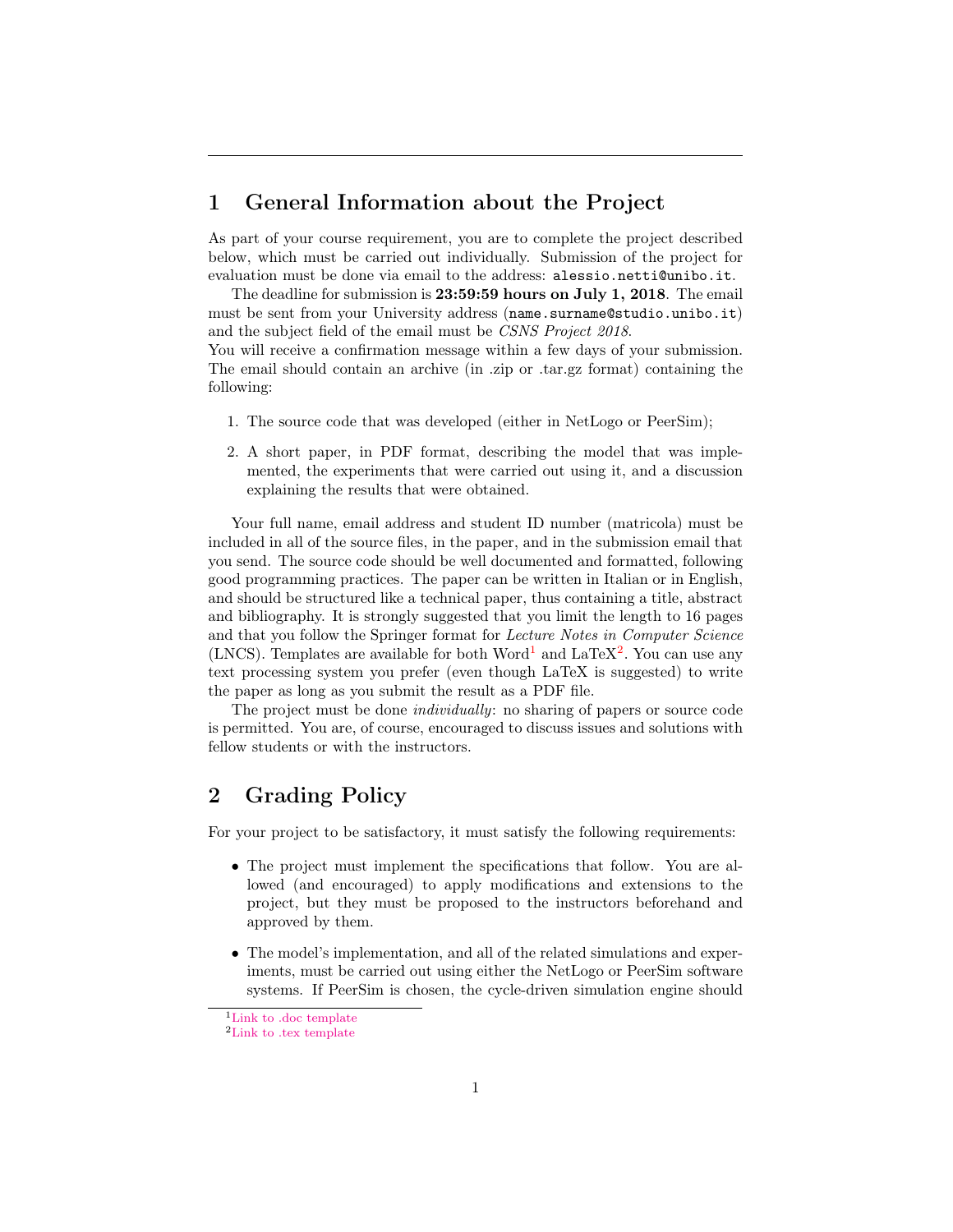be used, and the simulator must be configurable by means of the standard PeerSim configuration file.

• Your paper must thoroughly describe the model that was implemented and justify all significant design decisions and extensions that were applied to it. You should also discuss the expected behavior of the model, by making previsions. Most importantly, you have to explain the experiments that you performed in terms of methodology and the results that you obtained. Significant implementation details can be inserted, if important in the context of the model, but should otherwise be kept as comments in the code itself.

You are encouraged to focus on a simple model and to apply extensions to it only if you completely understand the behavior of the base model. This can be achieved by working in modular fashion, thus incrementally (and carefully) adding new features, enriching your model. Ending up with a complex, unpredictable and difficult to understand model is very easy. On the contrary, you should prove through your experiments that you fully understand the behavior of your model and that you can interpret the results you obtained, and are able to relate them with real-world phenomena. Finally, you should try to find tipping points or interesting equilibrium states in your model.

If you are interested in these topics (e.g. you want to build better models or study other systems of this kind), do not hesitate to contact us when looking for a thesis topic.

#### 3 Description of the Project

The purpose of this year's project is to create a model where culture dissemination and self-segregation within a given population can be observed. The basic hypothesis is that individuals usually prefer to interact and be close to other individuals that are culturally similar to them *(homophily)*. The emerging social behaviors from this simple individual tendency are complex, and largely reflect the structure of real-life societies.

The tools for our framework are constituted by two famous models: Axelrod's model for culture dissemination [?], and Schelling's self-segregation model [?]. Without going into formal details, Axelrod's model describes the diffusion of cultural traits in a given population, represented as a network, in which each individual is characterized by a cultural code. Neighboring individuals that share similar cultural codes tend to imitate each other, becoming more and more similar as time passes. Depending on the parameters of the model and the features of the network, the population can either converge to a few, or even a single cultural code (cultural homogeneity) or retain its diversity by forming different cultural clusters (cultural mixity).

Schelling's model tries instead to model how different cultural groups tend to isolate from each other, for example in large cities, thus forming large independent clusters and resulting in self-segregation. From a certain point of view,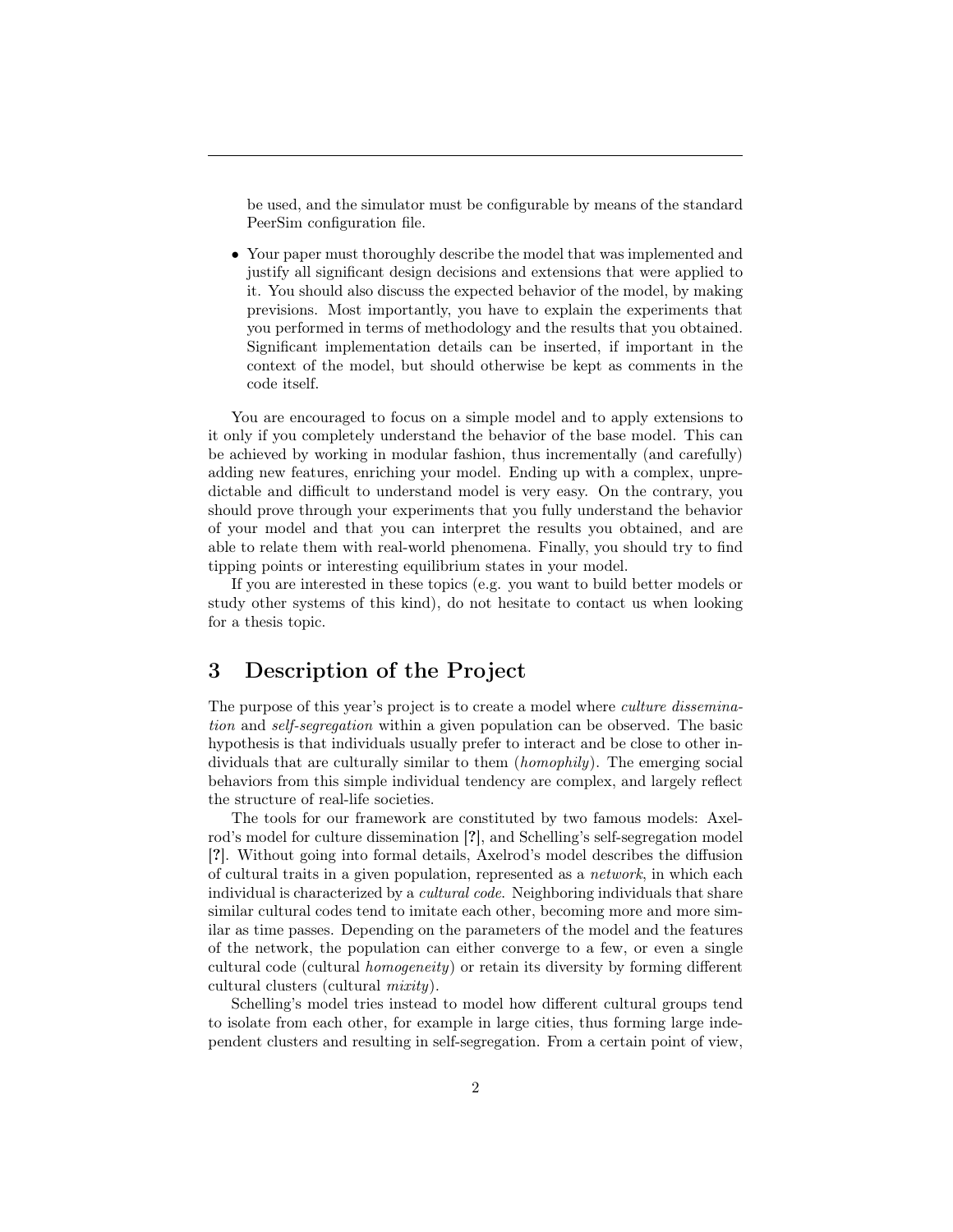this model is similar to Axelrod's model, but it includes the notion of movement. In fact, Schelling's model uses a checkerboard grid in which each cell can be either empty or populated by an individual. Individuals require a fraction of their neighbors to be similar to themselves: if this fraction falls below a given tolerance threshold, the individual will move to a new random location in an attempt to find greater happiness. Depending on the given tolerance threshold, more or less segregated populations will appear on the checkerboard. Even though Schelling's model was not originally designed for networks, it can be easily adapted for them.

#### 3.1 Formal Specification

As mentioned earlier, our model is a combination of Axelrod's and Schelling's models [?]. We model a small community through a network of N nodes: nodes represent sites (houses, blocks of flats etc.), while edges represent neighbor relations. Each site can either be empty with probability e, or it can be inhabited by a single individual with probability  $(1 - e)$ . Therefore, the average number of empty sites is expected to be Ne, while that of individuals is  $N(1-e)$ .

Each individual  $i$  that is associated with one of the non-empty sites in the network is characterized by a *cultural code*  $\sigma(i)$ , which is a vector of length F where each element corresponds to a different *cultural trait*. Cultural traits are represented as integer values in the interval  $[0, q - 1]$ . When a new individual is generated, each of the F cultural traits in their cultural code  $\sigma(i)$  is picked at random uniformly within this interval. The  $F$  parameter defines the complexity of the cultural code, while the  $q$  parameter defines how many different cultures are present in the population: as such, higher values of  $q$  will result in more mixed, heterogeneous starting populations, while lower values will result in culturally more uniform ones.

Once the network and the population have been generated, the model can be executed. At every simulation step, for each individual  $i$  a random individual  $j$ occupying one of the neighboring sites of  $i$  is chosen. At this point, we compute the *cultural overlap*  $\omega_{i,j}$  between i and j, which is defined as:

$$
\omega_{i,j} = \frac{1}{F} \sum_{k=1}^{F} \delta(\sigma_k(i), \sigma_k(j))
$$
\n(1)

where  $\sigma_k(i)$  is the kth cultural trait of i and  $\delta$  represents the Kronecker's delta function that is 1 if its two arguments are equal, and 0 otherwise. In other words, the cultural overlap  $\omega_{i,j}$  corresponds to the proportion of cultural traits that are the same for  $i$  and  $j$ , and it is a measure of how *culturally similar* they are. As the next step, i randomly chooses a trait k out of the  $F$  cultural traits of j, and copies it with probability  $\omega_{i,j}$ . Mathematically, the copying operation is accomplished as:

$$
\sigma_k(i) = \sigma_k(j) \tag{2}
$$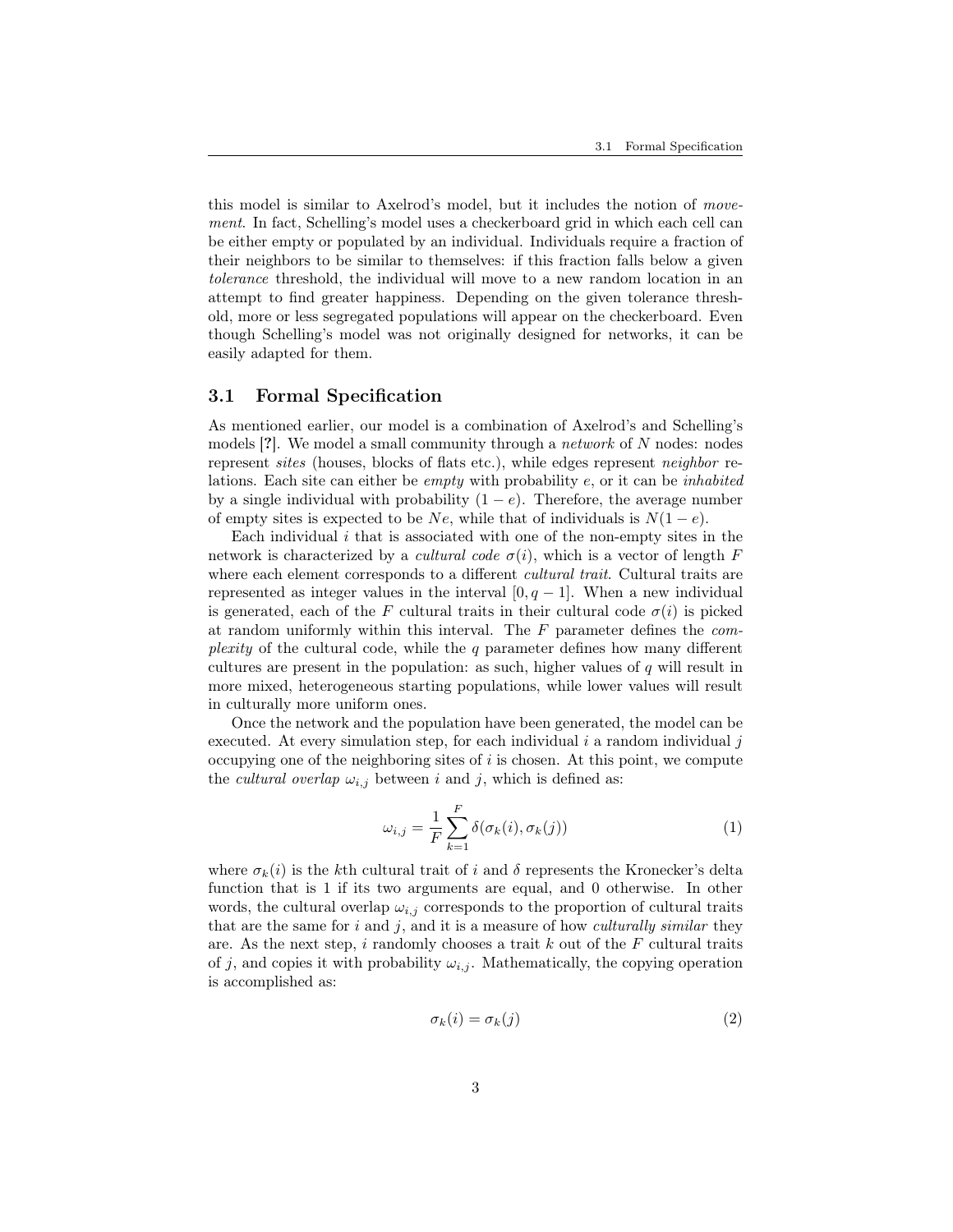In practical terms, Equation ?? says that individual i imitates a culture trait of individual  $j$ , and is more likely to do so, the more culturally similar they are. This is a reasonable assumption since individuals are usually more open and well-disposed towards other individuals they feel similar to (once again, homophily). If, on the other hand, imitation does not occur (with probability  $(1 - \omega_{i,j})$ , individual i will compute the *average cultural overlap*  $\overline{\omega_i}$  with its entire neighborhood, which is defined as the average of the  $\omega_{i,j}$  values for each individual  $j$  that is a neighbor of  $i$ . This second index defines the cultural similarity of an individual compared to their neighborhood as a whole and once again, empty sites in the neighborhood of  $i$  are not considered. At this point, if  $\overline{\omega_i}$  is lower than a fixed threshold T, individual i will decide to move to a random new site that is empty, leaving its previous site empty. The parameter T represents a tolerance threshold of individuals towards other cultures, and is used to model stricter or more adaptable societies.

The execution stops when, at a given step, no interactions (cultural imitations or moves on the network) are performed by individuals. Also note that if an individual is surrounded by only empty sites at a given step, and thus cannot perform any of the actions described above, it will move directly to a new site.

#### 3.2 Discussion

You are required to implement the model described above, and to perform experiments with it. Each experiment should employ a particular configuration of the model's parameters: motivate the choices of parameters, and try to relate them with real-world societies. Also, be sure to repeat the same experiment multiple times, to ensure that your outcomes are not due statistical anomalies. You should make previsions about the expected behavior for a given configuration, and then explain why the results you obtained confirm or contradict your previsions. Highlight emergent social behaviors and make assertions that can be associated with real-world scenarios and phenomena. The following are examples of assertions that you could test as being true or false:

- Small, scarcely-connected neighborhoods tend to be highly segregated and uniform from a cultural point of view;
- An hyper-connected society leads to cultural homogeneity and to the disappearance of cultural minorities.

In order to achieve the above, you should experiment creatively with the model parameters including  $F$  and  $q$  that determine the cultural diversity of the starting population, parameter  $e$  that sets the probability for empty sites in the network, and  $T$ , the tolerance threshold that triggers agents to move to a new site. Most importantly, you should experiment with network topologies generated with different methods and characterized by different features: remember that this is a network-based model in which the spatial placement of sites has primary importance for its behavior.